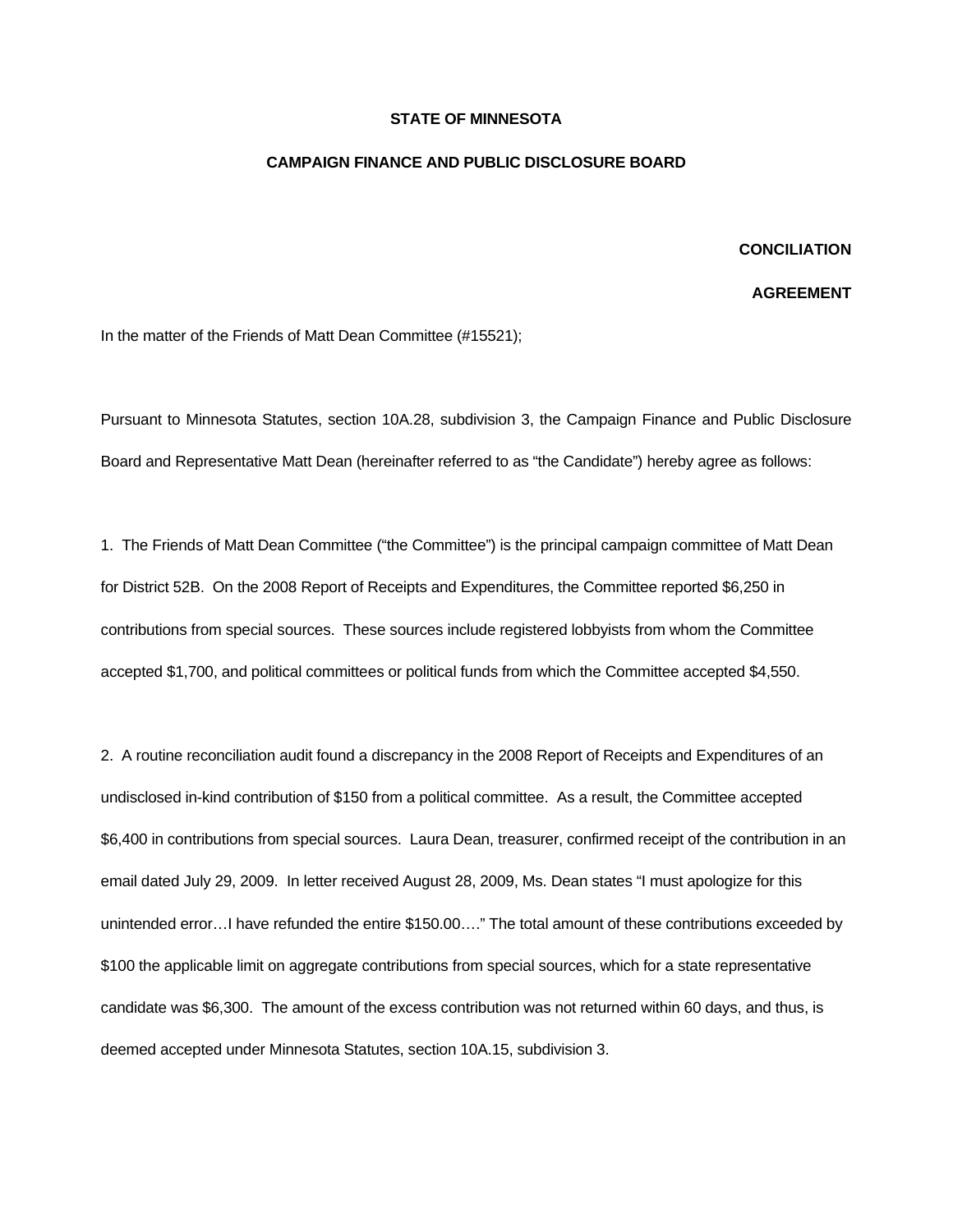3. Board records show that this is the first calendar year in which the Committee reported acceptance of contributions that exceeded the applicable aggregate contribution limit. The Committee registered with the Board on December 17, 2001.

4. The parties agree that the Committee accepted excessive contributions from special sources resulting in an inadvertent violation of Minnesota Statutes, section 10A. 27, subdivision 11, in calendar year 2008.

5. The Committee has returned \$150 to a special source contributor. Copies of the check(s) and the accompanying letter(s) returning the excess amount must be forwarded to the Board within 30 days after the date this Conciliation Agreement is signed by the Board Chair.

6. The Board imposes a civil penalty of \$100, one times the amount by which the contributions exceeded the applicable limit, to be paid to the Board for deposit in the general fund of the state.

7. The Candidate hereby agrees to forward to the Board \$100 by check or money order payable to the STATE OF MINNESOTA within 30 days after the date this Agreement is signed by the Board chair. It is agreed by the parties that payment of the civil penalty of \$100 and this Conciliation Agreement will be a bar to any civil proceeding under Minnesota Statutes, section 10A.28, subdivisions 3 and 4.

8. It is further understood and agreed, however, that if the civil penalty of \$100 is not paid within the time specified in paragraph 7 above, then the Candidate will be personally liable to pay a civil penalty, under Minnesota Statutes, sections 10A.28 and 10A.34, subdivision 1, in an amount calculated as follows: